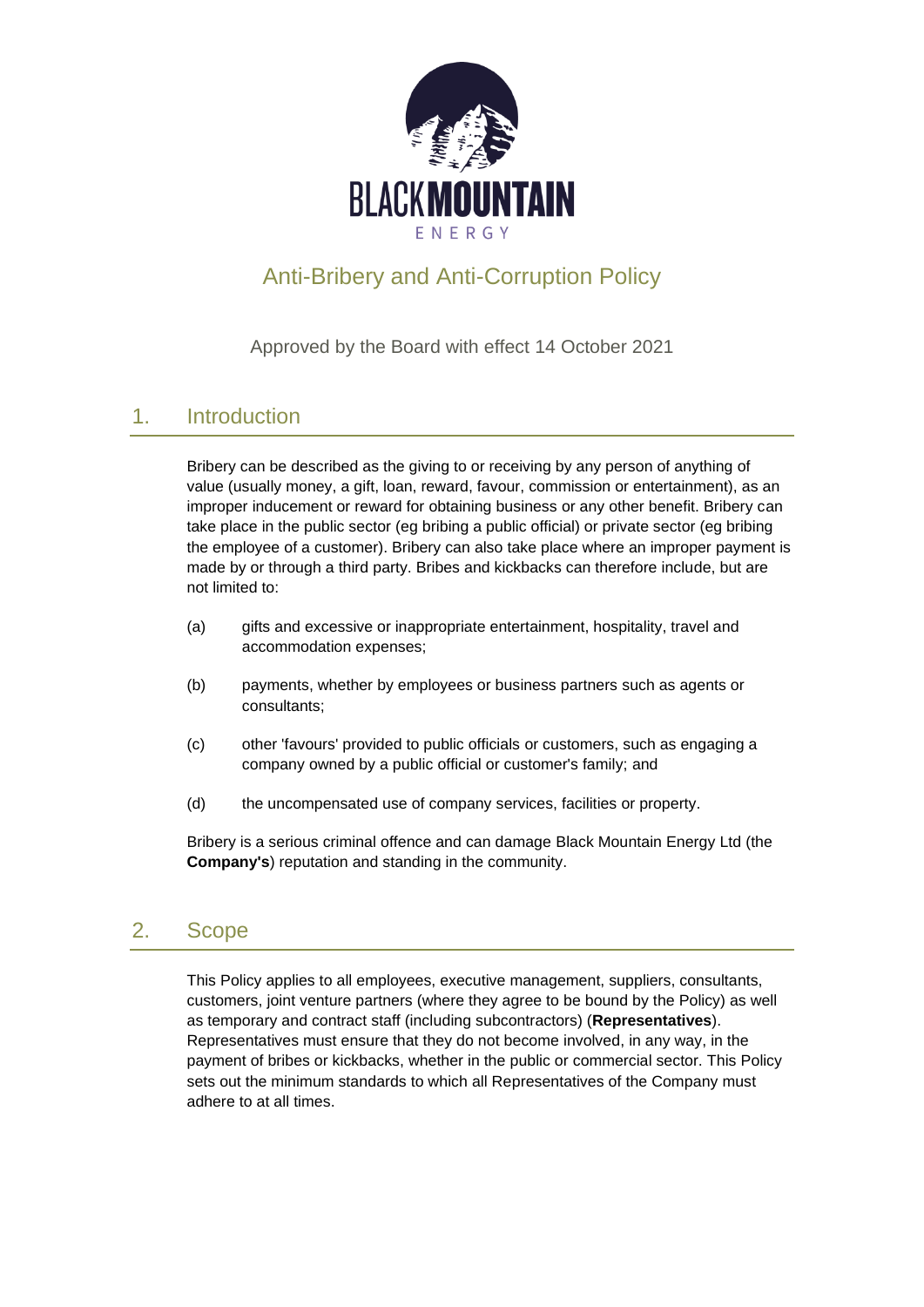### 3. Objective

The Company has a zero-tolerance approach to bribery and corruption and is committed to acting professionally, fairly and with integrity in all business dealings.

The objective of this Policy is to:

- (a) set out the responsibilities in observing and upholding the Company's position on bribery and corruption;
- (b) further reinforce the Company's values as set out in its Statement of Values; and
- (c) provide information and guidance to those working for the Company on how to recognise and deal with bribery and corruption issues.

### 4. Anti-bribery and anti-corruption policy

#### 4.1 **Policy details**

No Representative of the Company is permitted to pay, offer, accept or receive a bribe in any form. A Representative must never:

- (a) offer, pay or give anything of value to a public official in order to obtain business or anything of benefit to the Company. 'Public official' should be understood very broadly, and this means anyone paid directly or indirectly by the government or performing a public function, including officials of state owned enterprises and public international organisations;
- (b) attempt to induce a public official, whether local or foreign, to do something illegal or unethical;
- (c) pay any person when you know, or have reason to suspect, that all or part of the payment may be channelled to a public official. You should therefore be careful when selecting third parties, such as agents, contractors, subcontractors and consultants;
- (d) offer or receive anything of value as a 'quid pro quo' in relation to obtaining business or awarding contracts. Bribery of 'public officials' is a serious matter, but bribery of those working in the private sector is also illegal and contrary to the Company's Code of Conduct;
- (e) establish an unrecorded (slush) fund for any purpose;
- (f) otherwise use illegal or improper means (including bribes, favours, blackmail, financial payments, inducements, secret commissions or other rewards) to influence the actions of others; or offering anything of value when you know it would be contrary to the rules of the recipient's organisation for the recipient to accept it;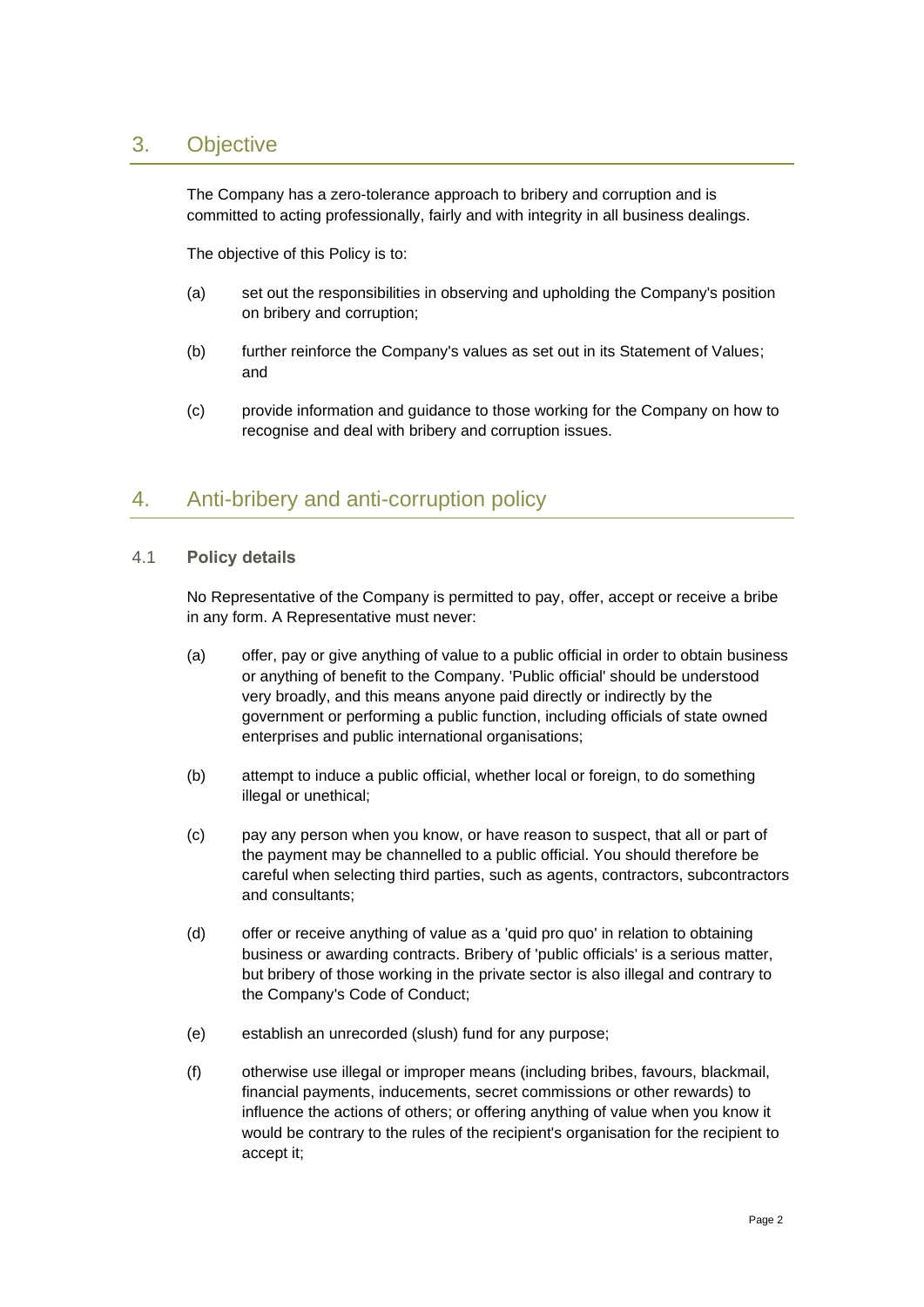- (g) make a false or misleading entry in the Company books or financial records;
- (h) act as an intermediary for a third party in the solicitation, acceptance, payment or offer of a bribe or kickback;
- (i) so-called 'facilitation' or 'grease' payments are prohibited. Such payments should not be made to public officials, even if they are nominal in amount and/or common in a particular country;
- (j) do anything to induce, assist or permit someone else to violate these rules; and
- (k) ignore, or fail to report, any suggestion of a bribe.

As well as complying with the specific prohibitions in this Policy, Representatives must exercise common sense and judgement in assessing whether any arrangement could be perceived to be corrupt or otherwise inappropriate.

#### 4.2 **Agents and Intermediaries**

- (a) Representatives should not hire an agent, consultant or other intermediary if they have reason to suspect that they will pay bribes on behalf of the Company's behalf.
- (b) Representatives should seek to ensure that any third parties that are hired will not make, offer, solicit or receive improper payments on behalf of the Company. All fees and expenses paid to third parties should represent appropriate and justifiable remuneration for legitimate services to be provided and should be paid directly to the third party. Accurate financial records of all payments must be kept.
- (c) All business units should adopt appropriate procedures directed towards ensuring that their arrangements with third parties do not expose them to noncompliance with this Policy. Such procedures should assist Representatives in determining whether particular third parties present a corruption risk and, if so, what steps should be taken to address that risk. This may include, in particular, cases where a third party is engaged to act on behalf the Company:
	- (i) to solicit new business;
	- (ii) to interact with public officials; or
	- (iii) In other high risk situations.
- (d) Representatives must also be aware of factors which suggest the third party may pose a high corruption risk, and consult with their line managers to assess whether there is a need for enhanced due diligence and monitoring, or whether a proposed relationship should not proceed.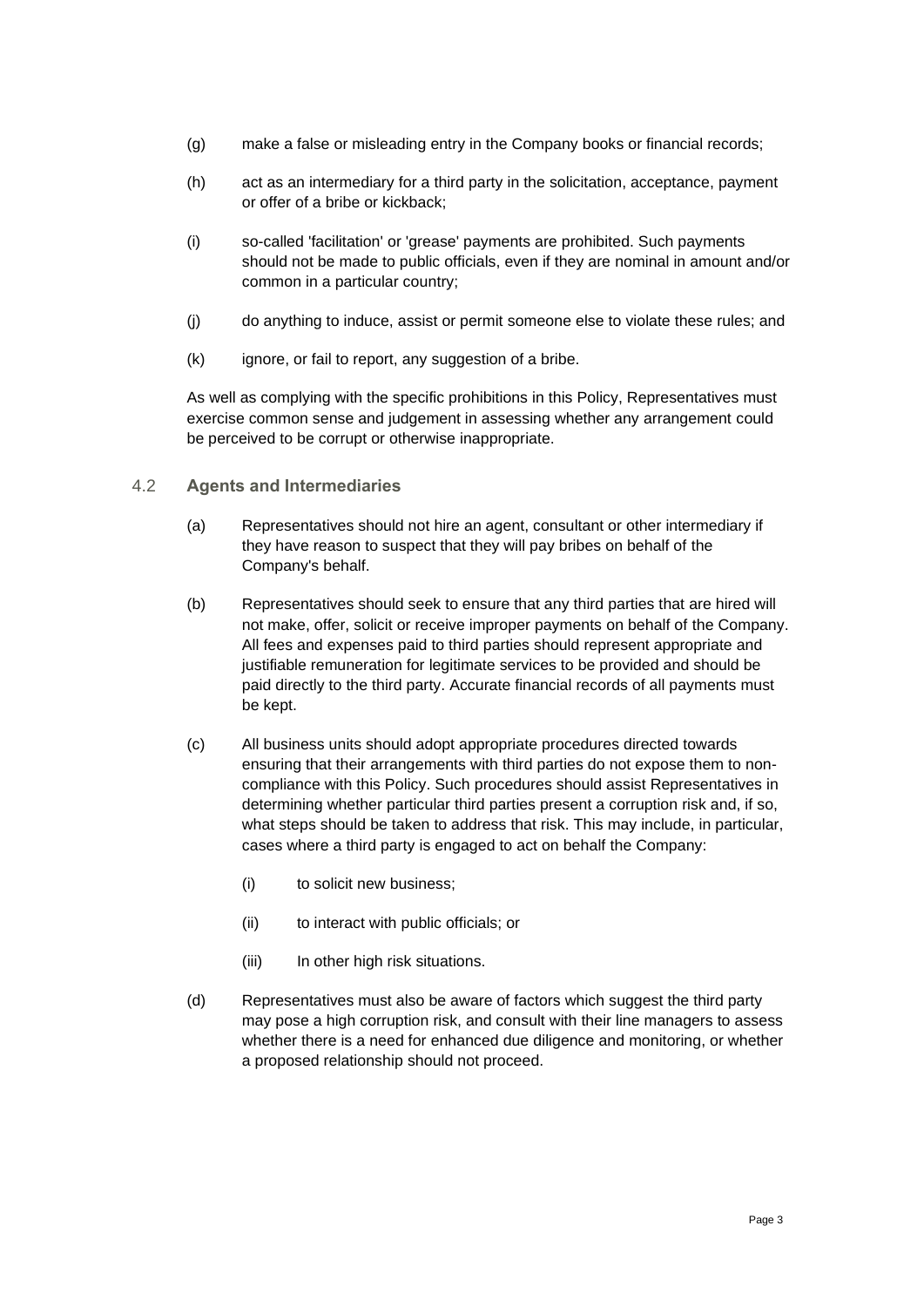#### 4.3 **Gifts, entertainment and hospitality**

The Company prohibits the offering of acceptance of gifts, entertained or hospitality in circumstances which would be considered to give rise to undue influence. All Representatives must notify the Company Secretary or Chief Executive Officer of any gifts and/or benefits, either offered or accepted and valued at AUD\$500.00 or more, to safeguard and make transparent their relationships and dealings with third parties.

#### 4.4 **Charitable and political donations**

- (a) The Company does not make political donations or payments.
- (b) Charitable donations can in some circumstances be used as a disguise for bribery, e.g. where a donation is provided to a 'charity' which is controlled by a public official who is in a position to make decisions affecting the Company. Therefore, whilst the Company supports community outreach and charitable work, recipients must be subject to a suitable due diligence and approval process in all circumstances. It must be clear who the actual recipient of the donation is and for whose benefit the donation is ultimately made.

#### 4.5 **Mergers and acquisitions**

An anti-corruption due diligence on companies which the Company is considering acquiring should be performed during the overall due diligence process. The following risk areas should be considered during the due diligence process:

- (a) an entity's control environment: policies, procedures, employee training, audit environment and whistleblower issues;
- (b) any ongoing or past investigations (government or internal), adverse audit findings (external or internal), or employee discipline for breaches of anticorruption law or policies;
- (c) the nature and scope of an entity's government sales and the history of significant government contracts or tenders. Risks include improper commissions, side agreements, cash payments and kickbacks;
- (d) an entity's important regulatory relationships, such as key licenses, permits, and other approvals. Due diligence in that context would focus on employees who interact with these regulators, and whether there are any fees, expediting payments, gifts or other benefits to public officials;
- (e) travel, gifts, entertainment, educational or other expenses incurred in connection with marketing of products or services, or in connection with developing and maintaining relationships with government regulators. Diligence in this area would include examining expense records, inspection or training trips, and conference attendee lists and expenses;
- (f) an entity's relationships with distributors, sales agents, consultants, and other third parties and intermediaries, particularly those who interact with government customers or regulators; and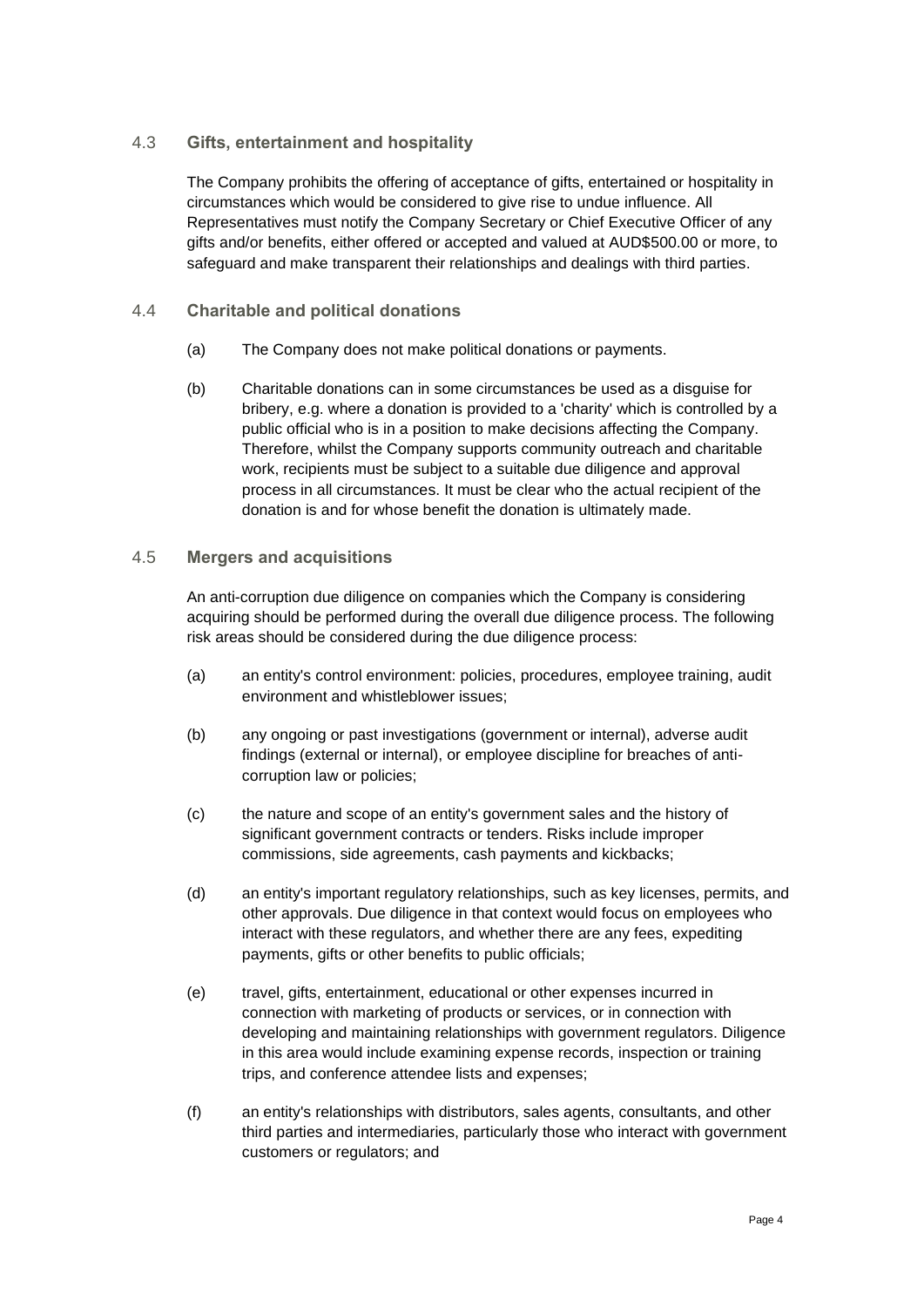(g) an entity's participation in joint ventures or other teaming arrangements that have significant government customers or are subject to significant government regulation.

#### 4.6 **Reporting bribery and suspicious activity**

- (a) If you become aware of any actual or suspected breach of this Policy or if you are ever offered any bribe or kickback, you must report this to the Authorised Officer (see [Schedule](#page-6-0) 1). Processes are in place to ensure that such complaints are investigated and appropriate action taken. The Company will not permit retaliation of any kind against any Representative for making good faith reports about actual or suspected violations of this Policy. These processes apply to all Representatives of the Company.
- (b) Whistleblowing reports should be made in accordance with the Company's Whistleblower Protection Policy. Matters which may be reported to the Authorised Officers include (but are not limited to):
	- (i) conduct which is inconsistent with the Company stated vision, its Code of Conduct, policies and procedures;
	- (ii) violation of law;
	- (iii) abuse of company resources and assets;
	- (iv) danger to health and safety of any individual;
	- (v) deliberate concealment of information;
	- (vi) fraud, corruption, bribery, extortion and theft;
	- (vii) financial misconduct;
	- (viii) unfair discrimination; and
	- (ix) attempt to suppress or conceal information relating to any of the above.
- (c) The Company expects all Representatives whether full-time, part-time or temporary acting in good faith to report unethical or fraudulent conduct without fear or favour.
- (d) Customers and suppliers are also encouraged to report unethical and fraudulent activities and (in the case of customers) activities that could constitute, or could be perceived to be, collusion or price fixing.
- (e) Representatives have an obligation to report suspected or potential breaches of this Policy to the Authorised Officer. All information and reports to an Authorised Officer will be dealt with in a responsible and sensitive manner.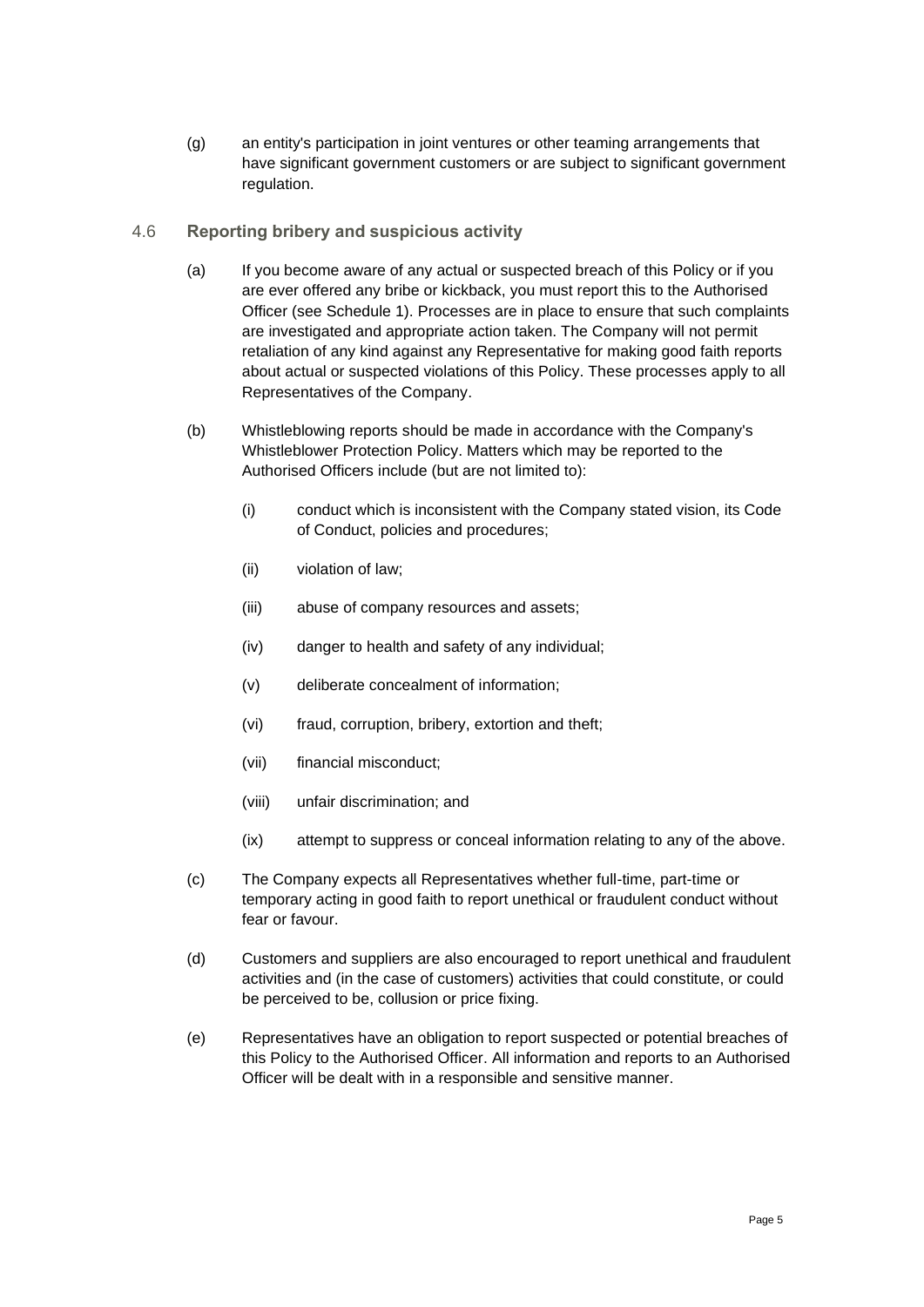## 5. Roles and Responsibilities

- 5.1 It is the responsibility of all Representatives to know and adhere to this Policy.
- 5.2 The Board have direct responsibility for the Policy, for maintaining it and for providing advice and guidance on its implementation.
- 5.3 All business unit managers are directly responsible for implementing the Policy within their business areas, and for adherence by their staff.
- 5.4 The Board must ensure that managers and employees likely to be exposed to bribery and corruption are trained to recognise and deal with such conduct in accordance with this Policy.

### 6. Compliance

- 6.1 Representatives are required to familiarise and fully comply with this Policy.
- 6.2 Any Representative who fails to comply with the provisions as set out above or any amendment thereto, may be subject to appropriate disciplinary or legal action.
- 6.3 the Company's policies, standards, procedures and guidelines comply with legal, regulatory and statutory requirements.
- 6.4 The Board is responsible for reviewing this Policy to determine its appropriateness to the needs of the Company from time to time and will review the policy.
- 6.5 This Policy may be amended from time to time in the sole discretion of the Company.

## 7. Enquires

Enquiries about this Policy should be directed to the Company Secretary or the Authorised Officers.

### 8. Related Documents

- 8.1 Code of Conduct.
- 8.2 Whistleblower Protection Policy.